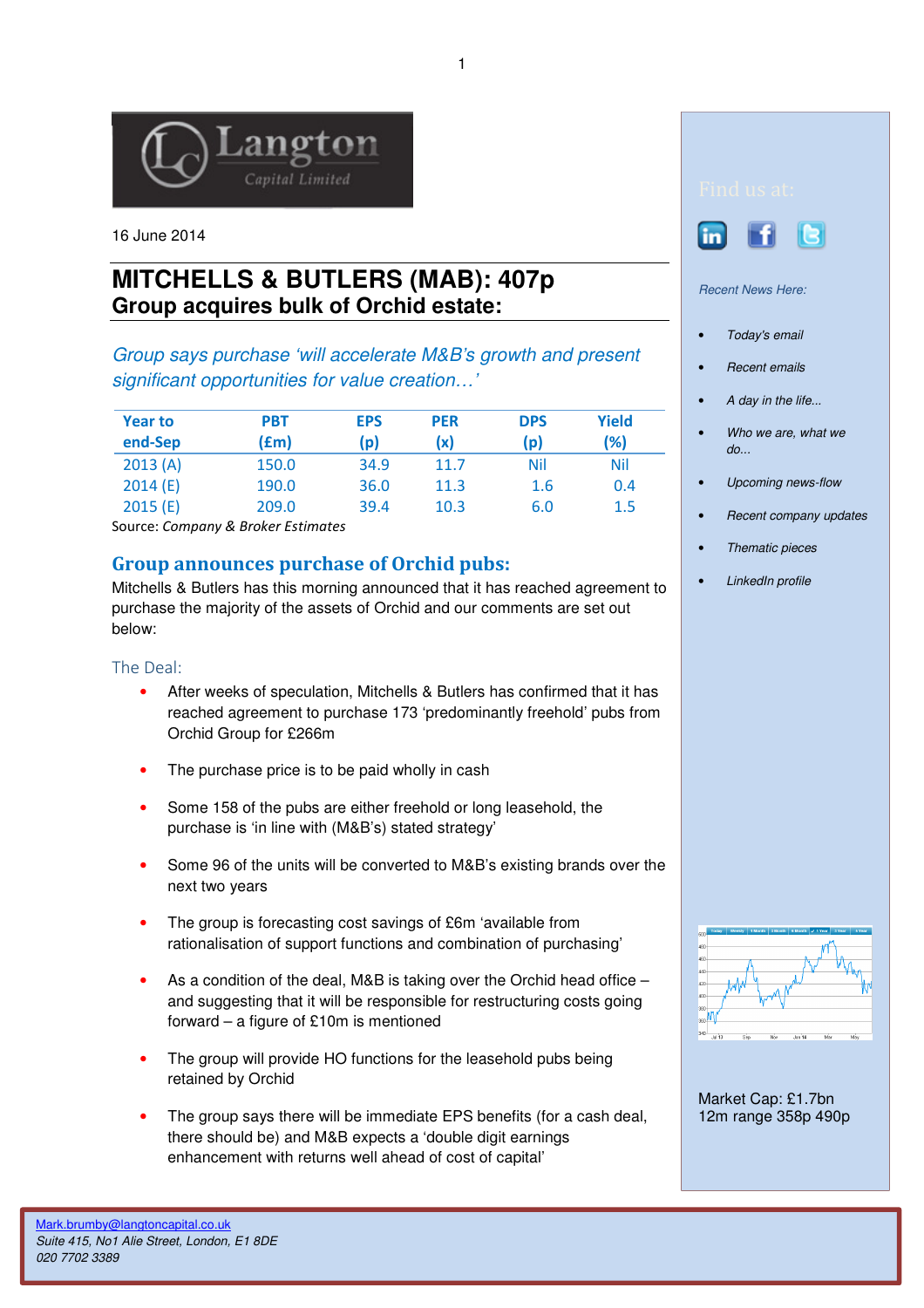• CEO Alistair Darby says the deal 'will accelerate M&B's growth and present significant opportunities for value creation'

### Funding:

- Despite not having had the cash to pay a dividend since the credit crunch, M&B says it has 'funded the substantial majority of the consideration using existing cash resources'
- The group says it has put in place additional unsecured debt facilities of £150m

#### Comment:

- M&B says the deal expands its market share. It does but, last year, M&B said that the industry was expected to grow over the short or medium term.
- Over the slightly longer term, it maintains this morning that the market should expand by a relatively anaemic 6% by 2018
- Brand conversion should bring some benefits. The revenues for the acquired estate comprise £15k per week compared with nearly £23m across the existing M&B estate
- There is no update on trading which, last seen, was sluggish. Recent trends are shown below:

| Period                   | LfL sales<br>(%) |  |  |  |
|--------------------------|------------------|--|--|--|
| FY 08/09                 | $+1.6$           |  |  |  |
| FY 09/10                 | $+2.8$           |  |  |  |
| FY 10/11                 | $+2.6$           |  |  |  |
| H1 11/12                 | $+2.7$           |  |  |  |
| FY 11/12                 | $+2.1$           |  |  |  |
| H1 12/13                 | $+0.3$           |  |  |  |
| FY 12/13                 | $+0.4$           |  |  |  |
| First 8w of 13/14        | $+0.1$           |  |  |  |
| Implied next 7w of 13/14 | $+4.7$           |  |  |  |
| First 17w of 13/14       | $+2.0$           |  |  |  |
| H1                       | $+1.1$           |  |  |  |
| Source: Company Reports  |                  |  |  |  |

### • **Tab.1. Mitchells & Butlers LfL Sales Trends:**

Source: Company Reports

- This is CEO Alistair Darby's first deal and M&B has outbid Greene King amongst other operators in order to secure this purchase
- The competition to purchase the best of Orchid's units does suggest that the price is likely to be relatively full
- That said, M&B does have a strong stable of brands into which it will be able to slot a number of Orchid's units and some additional revenues should be forthcoming

**Langton Comment:** M&B is the largest contributor to the Peach Tracker survey and its recent performance has been somewhat lacklustre. The purchase of Orchid, it is to be hoped, has not been a distraction. It didn't appear to be for under-bidder Greene King but the price, whilst likely full, has to leave a little in it for synergy benefits